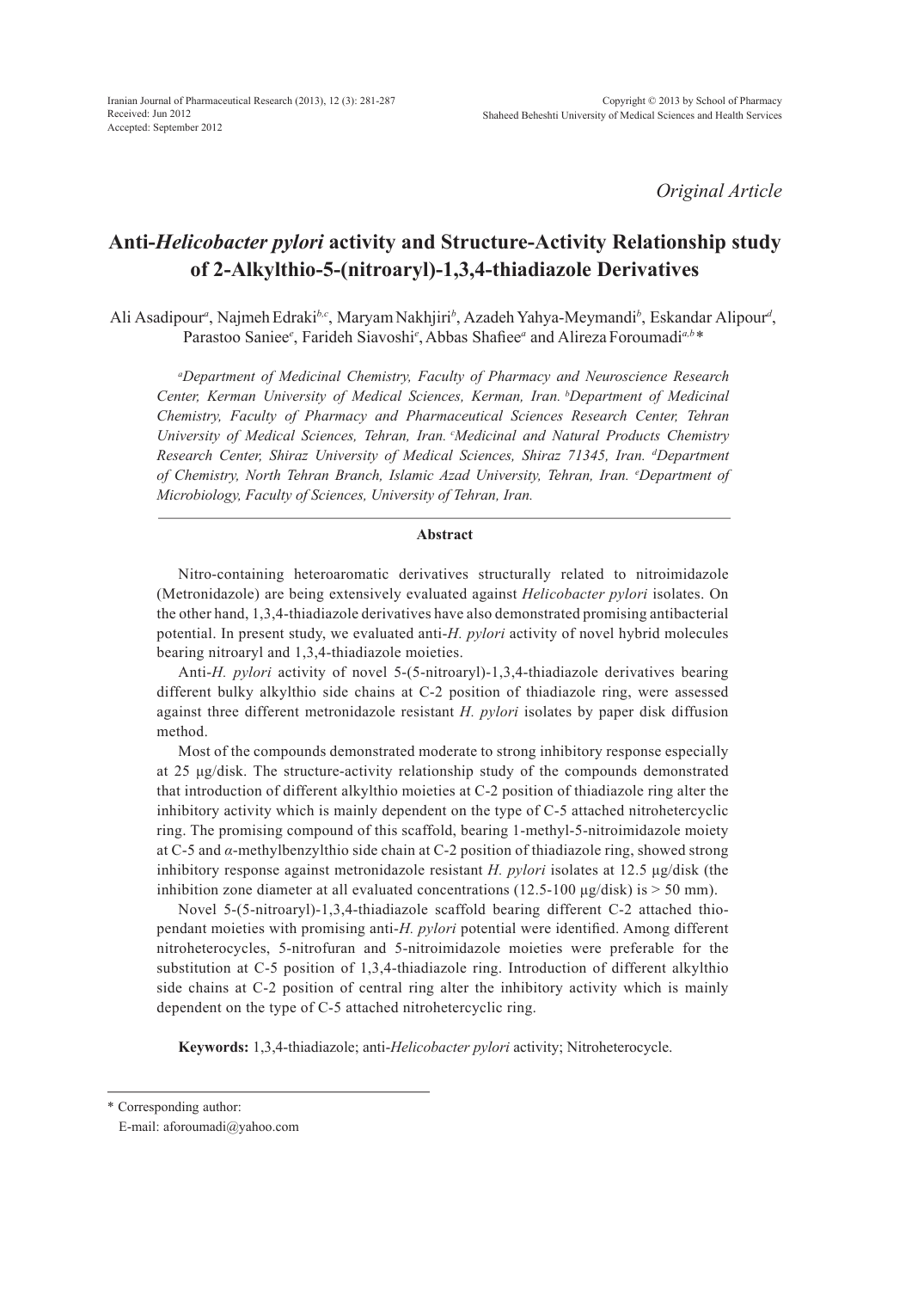#### **Introduction**

*Helicobacter pylori* (*H. pylori*), an invading gram negative microaerophilic bacterium causes common chronic gastric infection known as the major cause of gastric and gastrodudenal ulcer disease (1-2). In addition, chronic infection of *H. pylori* is attributed to adenocarcinoma and low grade B-cell mucosaassociated lymphoid tissue lymphoma of stomach and therefore; it is the first bacterium known as definite carcinogen by the World Health Organization's International Agency for Research on Cancer (3-5). The treatment of *H. pylori* is complicated and includes combination of proton-pump inhibitor (PPI) agents with two or more different antibiotics such as amoxicillin, clarithromycin, metronidazole, tetracycline, and levofloxacin for at least 7 days (2, 6). Although eradication of infection results in ulcer healing and reduces the risk of gastric cancer (7), however; emerging resistance to current antibiotics is encountered as a major concern in the treatment of *H. pylori* infection (8). From this, different factors such as poor patient compliance, common side effects of combination therapy and also significant cost of multi-drug therapy, limits the eradication of infection and therefore reveals the urgent need to search novel candidates for the eradication or prevention of infection (7-8).

Recent studies reported some novel natural sources (9-13) and synthetic scaffolds (14- 15) as the therapeutic agents with significant inhibitory activity against *H. pylori* isolates. Among the different chemical structures, nitrocontaining heteroaromatic derivatives (such as nitrofuran and nitrothiophen derivatives) that are structurally related to nitroimidazole family (Metronidazole) are being extensively evaluated against *Helicobacter pylori* isolates (16). In this regard, the current nitroheterocyclic antibiotics, tinidazole and furazolidone have demonstrated promising anti-*H. pylori* properties to be used in place of metronidazole (17). The results of different studies indicate that the possible mechanism of antimicrobial activity of 5-nitoheterocycles involves the reduction of the 5-nitro group with the formation of reactive intermediates that can interact to various cell macromolecules. Therefore; the nitohetrocycle moiety is essential for the antimicrobial activity of these derivatives (18).

On the other hand, the antibacterial property of 1,3,4-thiadiazole derivatives against both Gram(+) and Gram(-) bacteria has been well established (19-21). We have previously demonstrated the anti-*Helicobacter pylori* properties of different 5-(5-nitroaryl)-1,3,4 thiadiazoles with different substitutes at C-2 position of thiadiazole ring. The structureactivity relationship study of these compounds indicates that the anti-*H. pylori* property of these scaffolds is highly dependent on the type of C-2 substitute. Different C-2 attached moieties to 1,3,4-thiadiazole derivatives such as piperazine derivatives and different sulfur containing side chains were evaluated (22- 24). In continuation of our research program on 2,5-disubstituted-1,3,4-thiadiazole scaffold (20-25), we have previously reported novel 2-substituted-thio-1,3,4-thiadiazoles containing different 5-nitroaryl substitutes on C-5 position of thiadiazole ring with potent antilishimanial properties (26). These compounds could also be served as potent scaffold against *H. pylori* infection: (Figure 1)

1- The nitroaryl ring (A) comprises 5-nitrofuran (which is derived from the nitroaromatic part of furazolidone), 5-nitrothiophen and 1-methyl-5-nitroimidazol substitutes (that are isosterically replaced instead of nitroaromatic part of furazolidone and metronidazole; respectively).

2- The 1,3,4-thiadiazole ring (B) could partly mimic the methyleneaminooxazolidinone fragment of furazolidone and enhances the antibacterial and particularly anti-*H. pylori* properties of scaffold.

3- Substituted-thio side chain (C) of these novel derivatives could serve as a new part against the resistant strains of *H. pylori* and affects the potency of these derivatives against the resistant isolates of this organism.

We have previously reported the synthetic pathway of designed compounds "1-13**"**. The chemical structure of these compounds is demonstrated in Table 1. The structure of these compounds was confirmed by elemental analysis, 1 H NMR and IR spectra (26).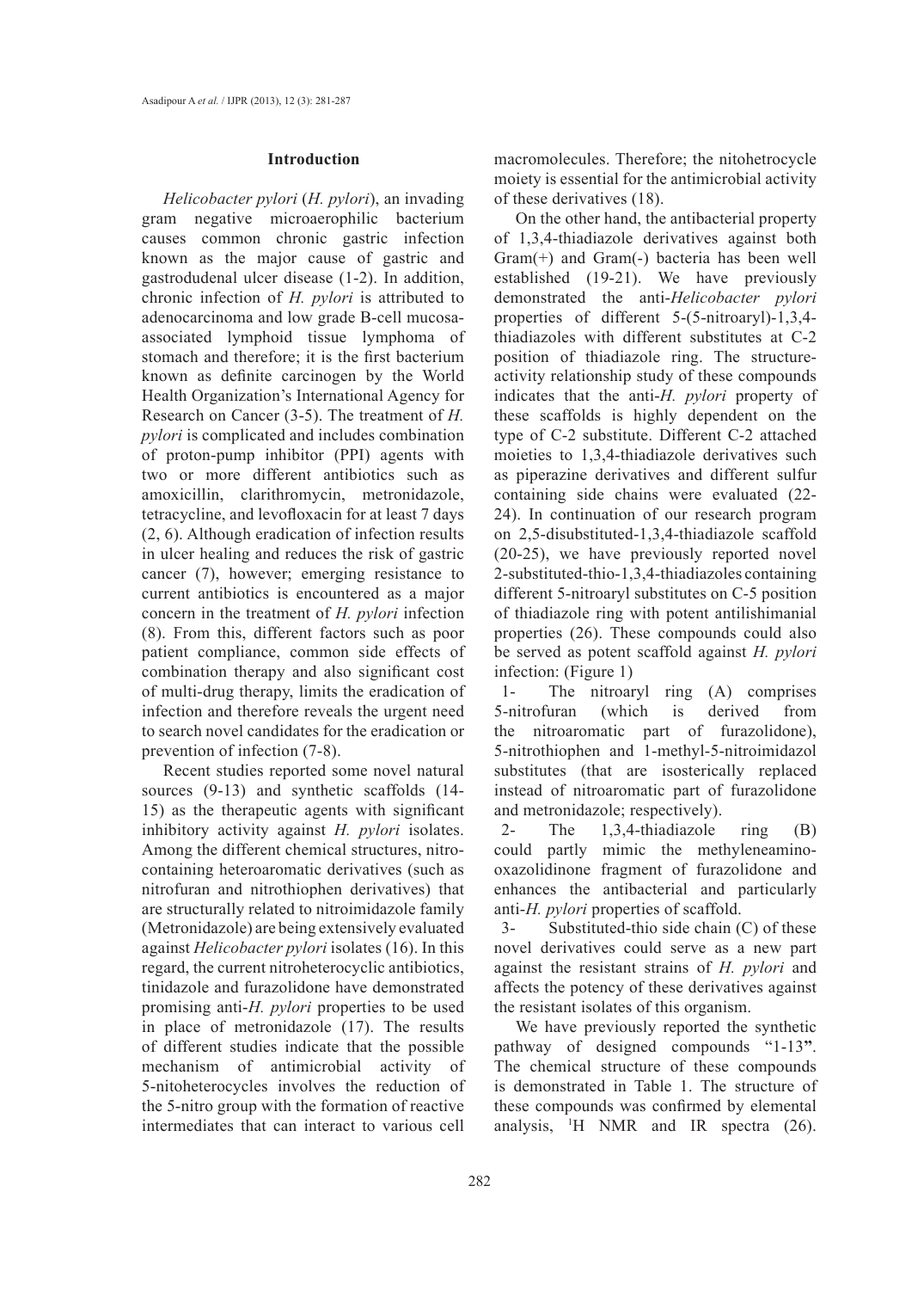According to our ongoing research program on 1,3,4-thiadiazole derivatives as potent antiparasitic scaffold (20-26), herein, we report the anti-*H. pylori* activity of 2-alkylthio-5- (nitroaryl)-1,3,4-thiadiazole derivatives.

## **Experimental**

## *Bacterial isolates and culture conditions*

Clinical *H. pylori* isolates from gastric biopsy specimens were obtained from Shariati Hospital (Tehran, Iran). Primary isolation was performed on a selective blood agar base (Oxoid, Basingstoke, UK) supplemented with horse blood (5%, v/v) and 1 Selectatab tablet (500 mg; Mast Diagnostics, Merseyside, UK). Following primary selective isolation, *H. pylori*  bacteria cells were identified according to colony morphology, Gram staining, microaerophilic growth at 37 °C, oxidase +, catalase +, urease  $+$ , nitrate  $-$ , H<sub>2</sub>S, and hippurate hydrolysis. Growth of *H. pylori* was maintained at 37 °C for 3-5 days in an atmosphere of 5%  $O_2$ , 15%  $CO_2$ , and 80%  $N_2$  in an anaerobic chamber (Hirayama, Tokyo, Japan). To maintain a moist atmosphere, a moist paper towel was placed in the chamber. Bacterial strains were stored at -70 °C in brain heart infusion broth (BHIB) (Difco, East Molesey, UK) containing 10% (v/v) fetal calf serum (FCS) and  $15\%$  (v/v) glycerol. Frozen clinical isolates were thawed and inoculated on Mueller-Hinton agar (MHA) plates (Oxoid), supplemented with 10% horse blood and incubated under microaerophilic conditions. Given the importance of inoculum homogeneity, cellular viability was controlled microscopically by morphological observation with Gram staining. In order to control the proportions of coccoid cells in the cultures, cultures were always used after 48 h of incubation, when they generally did not present coccoid forms. Bacterial growth was taken from the plates and resuspended in sterile saline. The inoculum was prepared to contain  $5 \times 10^7$  CFU/ mL by adjusting the turbidity of the suspension to match the McFarland No. 2 standard.

*Bacterial growth inhibition assay (disk diffusion method)*

Growth inhibition was performed by

the filter paper disk diffusion method on selective Brucella agar with 7% defibrinated horse blood under microaerophilic conditions at 37 °C. The samples were evaluated for their anti-*Helicobacter* activity, dissolved in dimethylsulfoxide (DMSO). All compounds were assayed against metronidazole-resistant *H. pylori* strains at 3 concentrations (100, 50, and 25 and 12.5 μg/disk); the surfaces of the *Brucella* blood agar plates were inoculated with 100 μL of bacterial suspensions. Blank standard disks (6 mm in diameter) were deposited on the plates and impregnated with 10 μL of different dilutions of test compounds. Following incubation for 3-5 days at 37  $\degree$ C, the inhibition zone around each disk (average diameter), if any, was recorded. The control disks received 10 μL of DMSO. All tests were performed in triplicate and the antibacterial activity was expressed as the mean of inhibition diameters (mm) produced by the tested compounds.

The one-way analysis of variance (ANOVA) followed by Tukey multiple comparisons was used to analyze the data. A value of  $p < 0.05$  was considered as the significance level between the groups.

#### **Result and Discussion**

The anti-*Helicobacter pylori* activity of novel 1,3,4-thiadiazole derivatives "1- 13**"** was determined by paper disk diffusion bioassay against three metronidazole resistant *H. pylori* isolates. The average of inhibition zone diameters of compounds in three isolates at different doses (100, 50, 25 and 12.5 μg/ disk) is summarized in Table 1. The anti-*H. pylori* activity was classified as follows: strong response, zones range diameter *>* 20mm; moderate response, zone diameter 16-20 mm; weak response, zone diameter 11-15 mm; and little or no response, zone diameter *<* 10 mm (22).

## *Structure activity relationship Assessment of 5-nitroaryl substitute*

The inhibition zone diameter (IZD) of test compounds indicates that most of the compounds exhibited strong anti-*H. pylori* at concentration of 100-25 μg/disk against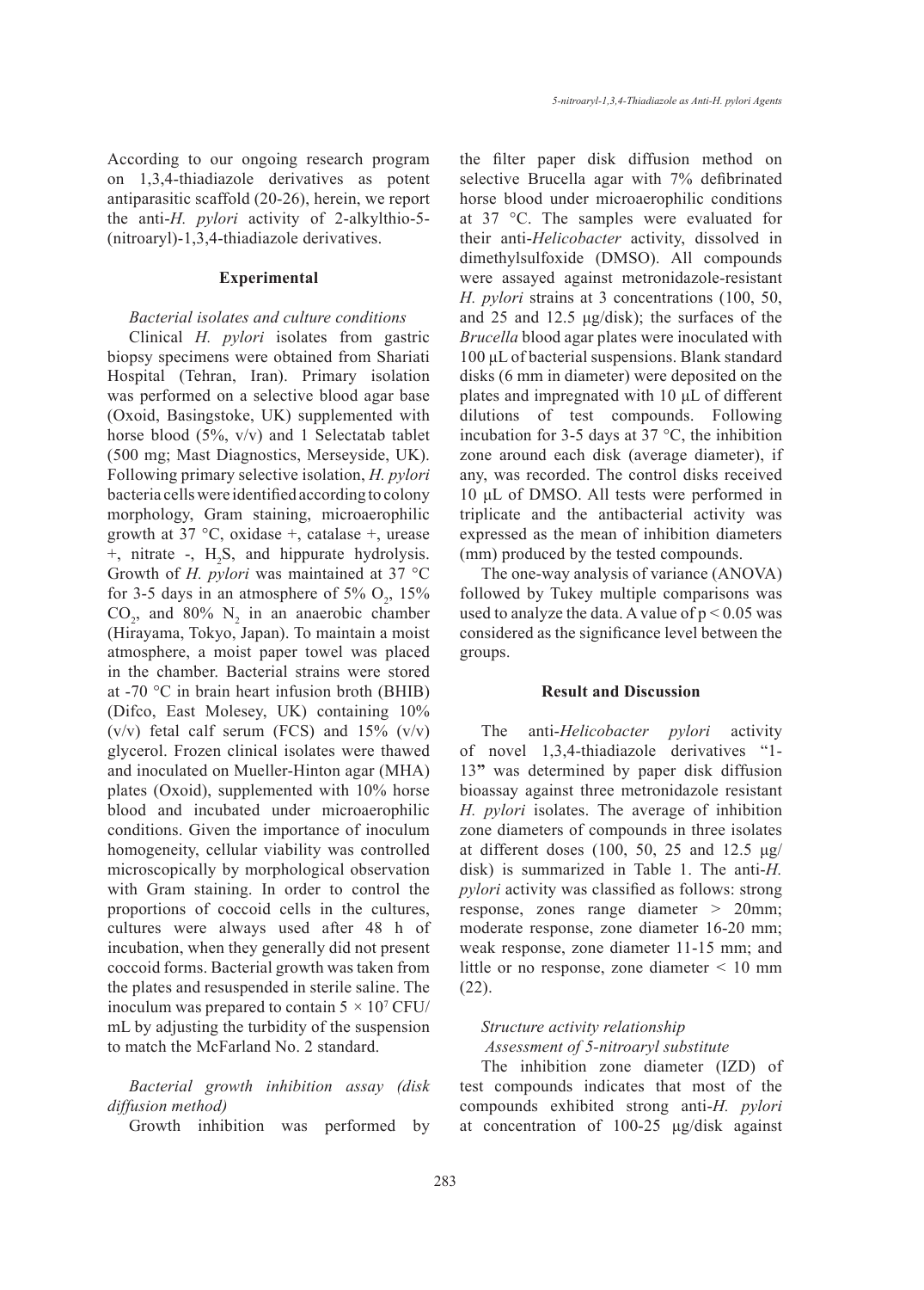

**Figure 1.** Chemical structure of 2-alkylthio-5-(nitroaryl)-1,3,4-thiadiazoles (compounds 1-13) derived from the structure of current anti-*H. pylori* nitroheterocyclic agents (tinidazole, furazolidone and metronidazole).

metronidazole resistant strains. All the test compounds could be classified into three groups according to the 5-nitroaryl substitute: 5- nitrofuran "1-6", 5-nitrothiophen "7-10" and 1-methyl-5-nitroimidazol (nitroimidazole) "11-13" derivatives. The results demonstrated that compound 13, containing 1-methyl-5 nitroimidazol substitute at C-5 position and α-methylbenzylthio-pendant group at C-2 position of the 1,3,4-thiadiazole ring, is the promising compound of these series with the most potent anti-*H. pylori* activity (the inhibition zone diameter of this compound at all evaluated concentrations (12.5-100 μg/ disk) is  $> 50$  mm). In general; comparison of the inhibition zone diameter of compounds at different doses revealed that most of the nitroimidazole and nitrofuran derivatives demonstrated strong anti-*H. pylori* response at 25  $\mu$ g/disk (IZD > 20mm); while the nitrothiophen derivatives (compounds "**7-** 10") showed moderate (IZD:16-20 mm) to weak (IZD:11-15 mm) response at 25 μg/disk.

For instance, the average of inhibition zone diameter of 5-nitrofuran and 5-nitroimidazole derivatives containing *α*-methylbenzylthiopendant substitute at C-2 position of central ring (compounds 6 and 13) at 25 μg/disk was 24 mm and > 50mm respectively. While the 5-nitrothiophen counterpart (compound 10) demonstrated weak response at this dose (IZD: 12 mm) [F(6, 10) = 8.640, p = 0.042 (p < 0.05)]. Therefore; it seems that the preferable nitroaryl substitution at C-5 position of 1,3,4-thiadiazole ring is as follows.

## 5-nitroimidazol>5-nitrofuran> 5-nitrothiophen

## *Assessment of 2-alkylthio side chain*

Different C-2 attached substituted-thio side chains were evaluated in 5-nitroaryl-1,3,4 thiadiazole derivatives against metronidazole resistant *H. pylori* isolates (Table 1). Regio-isomeric chlorine substitution and *α*-methylphenacylthio-pendant group were investigated. Comparison of different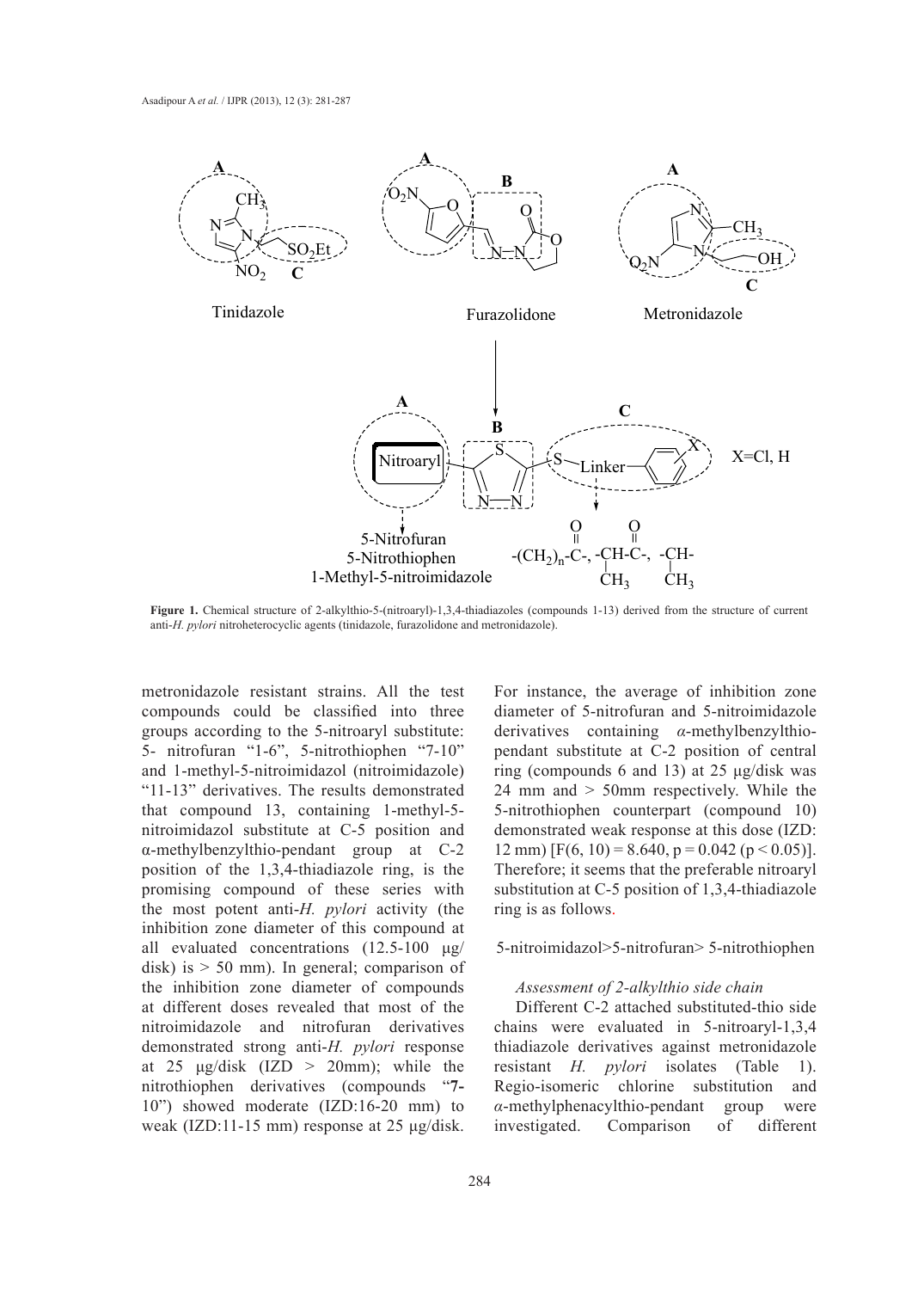**Table 1.** Average of inhibition zone diameters of compounds "1-13" at different doses against three metronidazole resistant *H. pylori* isolates.

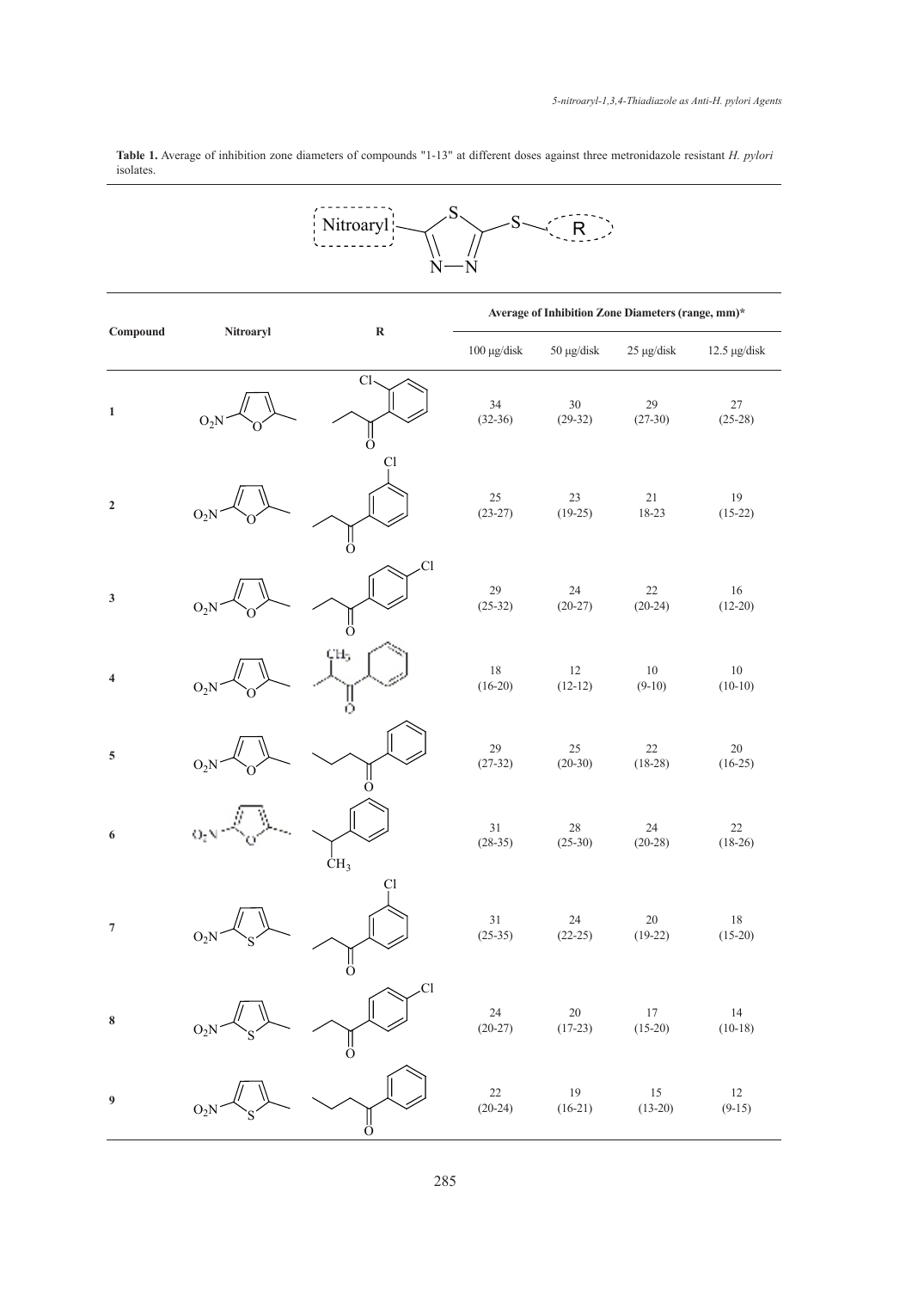## **Contiue Table 1.**



\* The anti-*Helicobacter pylori* activity was determined by the paper disc diffusion bioassay.

derivatives reveals that the inhibitory effect of alkylthio side chain is partly dependent on the type of nitroheterocyclic moiety. Different regio-isomer of chlorine in phenacylthio side chain demonstrated strong inhibitory response especially in 5-nitrofuran (compounds 1-3) and 5-nitroimidazole derivatives (compounds 11- 12) at concentration range of 100-25 μg/disk. Among the nitrothiophene derivatives, metachlorine substituted phenacyl thio (compound 7) demonstrated strong inhibitory response at the concentration range of 100-25 μg/disk.

Among the nitorofuran derivatives, ortho-chlorine substituted phenacylthio and *α*-methylbenzylthio-side chain (compounds 1 and 6; respectively), demonstrated the strong inhibitory potential especially at 12.5 μg/disk against the resistant strain. In addition, *α*-methyl branching of phenacylthio-side chain (compound 4) diminishes the inhibitory response; the corresponding inhibition zone diameter at 50- 12.5 μg/disk was 10-12 mm [F(1,4) = 9.16, p =  $0.014$  (p < 0.05)].

The best inhibitory response in 5-nitroimidazole series could also be achieved by the introduction of *α*-methylbenzylthio-side

chain; compound 13with inhibition zone diameter  $of > 50$  at all the tested concentrations. While introduction of this side chain in 5-nitrothiophen derivatives, generates compound with weak anti-*H. pylori* activity at all concentrations (compound 10).

## **Conclusion**

In conclusion, we have identified novel 2-*α*Alkylthio-5-(nitroaryl)-1,3,4-thiadiazole derivatives with promising anti-*H. pylori* potential. Among different nitroaryls, 5-nitrofuran and 5-nitroimidazole moieties are preferable for substitution at C-5 position of 1,3,4-thiadiazole ring. Introduction of different substituted-thio side chains at C-2 position of central ring alter the inhibitory activity which is mainly dependent on the type of C-5 attached nitrohetercyclic ring.

## **Acknowledgment**

This work was supported by a grant from Research Council of Kerman University of Medical Sciences.